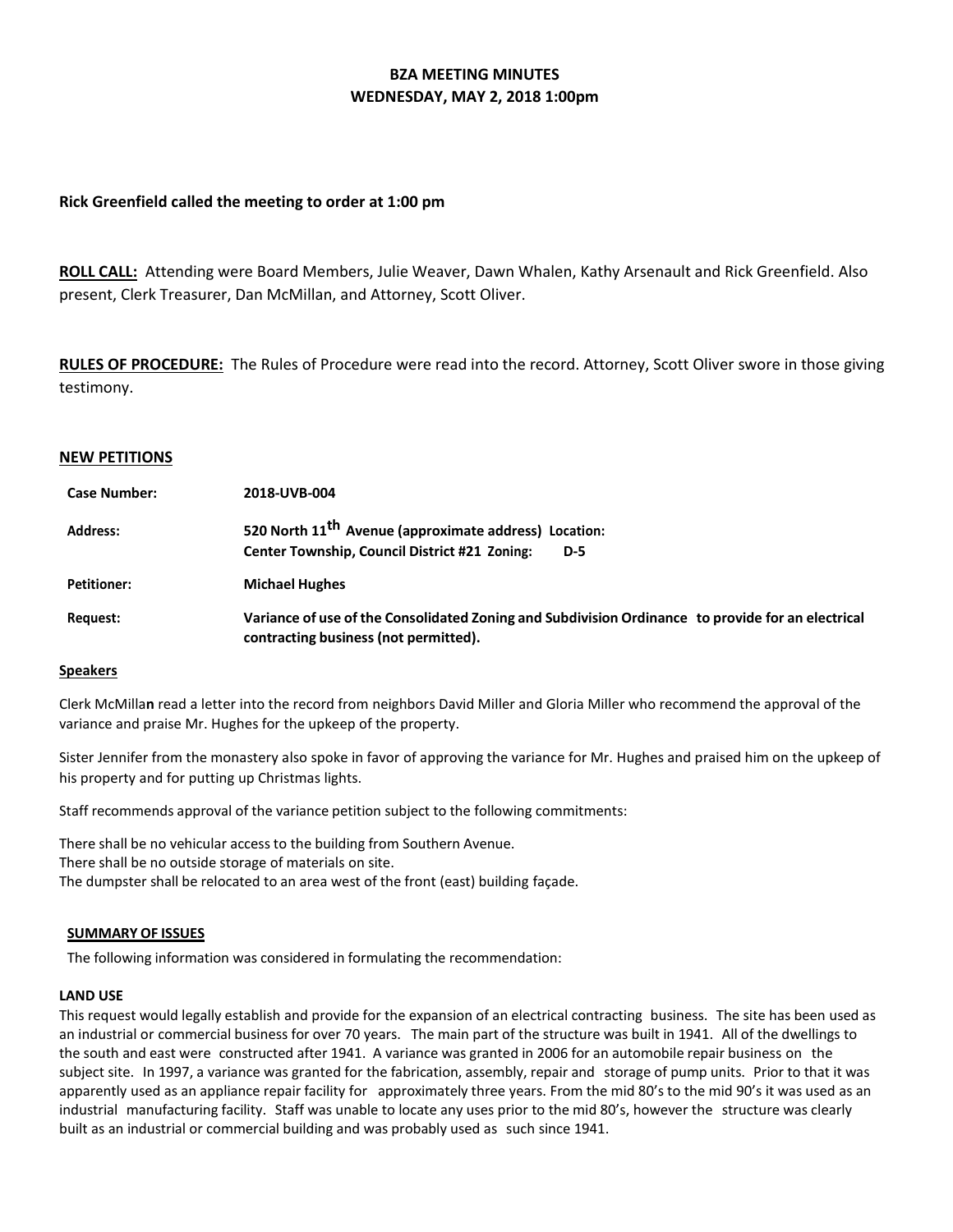The proposed use is consistent with the neighborhood plan (Redevelopment/Revitalization of the Southside Community Plan, 1998) which recommends light industrial uses. A contracting business is a permitted I-1 use which corresponds to the light industrial recommendation. Because the site was built for and has been used for commercial or industrial uses since 1941, a hardship exists on the property. It would be difficult to utilize the structure on the site for residential purposes, therefore, a deviation from the plan is warranted.

## **COMMITMENTS**

Because the site is surrounded by residential uses and some of the structures are located in close proximity to adjacent dwellings, staff has listed several conditions that are an integral part of the approval recommendation. They are critical in limiting any potential negative impacts on the adjacent properties.

## **GENERAL INFORMATION**

| EXISTING ZONING AND LAND USE    |             | $D-5$        | <b>Industrial Building</b>                                                                                                                                      |
|---------------------------------|-------------|--------------|-----------------------------------------------------------------------------------------------------------------------------------------------------------------|
| SURROUNDING ZONING AND LAND USE |             |              |                                                                                                                                                                 |
| North - D-5                     | Residential |              |                                                                                                                                                                 |
| South - D-5                     | Residential |              |                                                                                                                                                                 |
| East $-D-5$                     | Residential |              |                                                                                                                                                                 |
| West $-D-5$                     | Residential |              |                                                                                                                                                                 |
| NEIGHBORHOOD PLANNING<br>AREA   |             | development. | The site is located within the boundaries of the Redevelopment/Revitalization of<br>the Southside Community Plan which designates the site for light industrial |
| THOROUGHFARE PLAN               |             |              | North 11 <sup>th</sup> Avenue and Southern Avenue are not indicated on the<br>Official Thoroughfare Plan.                                                       |
|                                 |             |              |                                                                                                                                                                 |

## **ZONINGHISTORY**

**2006-UVB-008; 520 North 11th Avenue (subject site**), requests a Variance of Use to provide for a motor vehicle repair business, **granted.**

**97-BGSV-17; 520 North 11th Avenue (subject site**), requests a Variance of Use to provide for the shipment, receipt, fabrication, assembly

Rick Greenfield moved to approve with the 3 recommendations from Staff. Julie Weaver seconded the motion; which was approved by unanimous voice vote.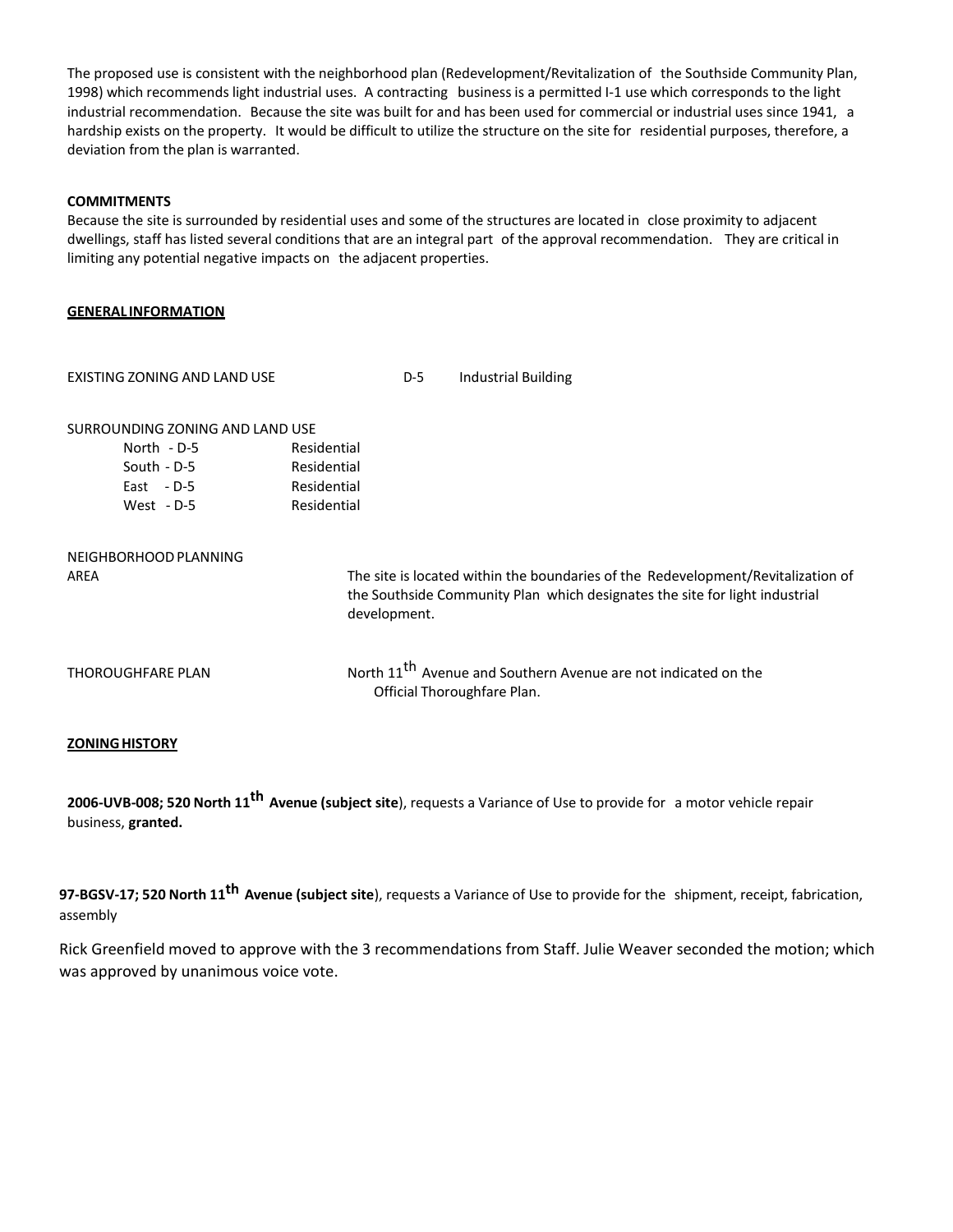| <b>Case Number:</b> | 2018-UVB-005                                                                                                                                    |
|---------------------|-------------------------------------------------------------------------------------------------------------------------------------------------|
| <b>Address:</b>     | 5361-5401 Elmwood Avenue (approximate address) Location:<br><b>Franklin Township, Council District #18</b>                                      |
| Zoning:             | $1-2$                                                                                                                                           |
| <b>Petitioner:</b>  | <b>Big Tex Trailer World, Inc.</b>                                                                                                              |
| Request:            | Variance of use of the Consolidated Zoning and Subdivision Ordinance to provide for the sale, rental<br>and repair of trailers (not permitted). |

#### **SPEAKERS**

Joe Culvert gave a brief history of the company and stated that they are refurbishing the old McCallister's Building on Elmwood. The company will conform with the staff recommendations.

Mayor Buckley spoke on behalf of Big Tex. He commented that the building inside they have redone is beautiful. He recommends approval.

## **RECOMMENDATIONS**

Staff **recommends approval** of this request subject to the following condition:

The gravel parking area adjacent to Elmwood Avenue shall be paved, according to the site- plan, file-dated April 27, 2018, within six months of the variance grant.

## **SUMMARY OF ISSUES**

The following issues were considered in formulating the recommendation:

#### **VARIANCE**

This request would allow the sale, rental and repair of trailers. The previous use of the subject site was for heavy equipment sales, rental and repair. While the heavy equipment use is a permitted use in the I-2, trailer use is not because trailers are technically classified as vehicles and not equipment.

This section of Elmwood Avenue has a combination of heavy commercial and industrial uses with some residential uses across Elmwood Avenue to the north. Many of these uses have heavy truck traffic and significant outside storage and operations. The addition of trailer sales would be consistent with the nature of other intense uses in the area.

Because the site would be used similar to its historical use and trailer sales would be consistent with other heavy commercial uses along Elmwood Avenue, the variance grant would be appropriate.

#### **GENERAL INFORMATION**

EXISTING ZONING AND LAND USE I-2 Vacant SURROUNDING ZONING AND LAND

USE

| North - I-2    | Industrial     |
|----------------|----------------|
| South - C-S    | Interstate 465 |
| East<br>$-1-2$ | Undeveloped    |
| West - C-5     | Commercial     |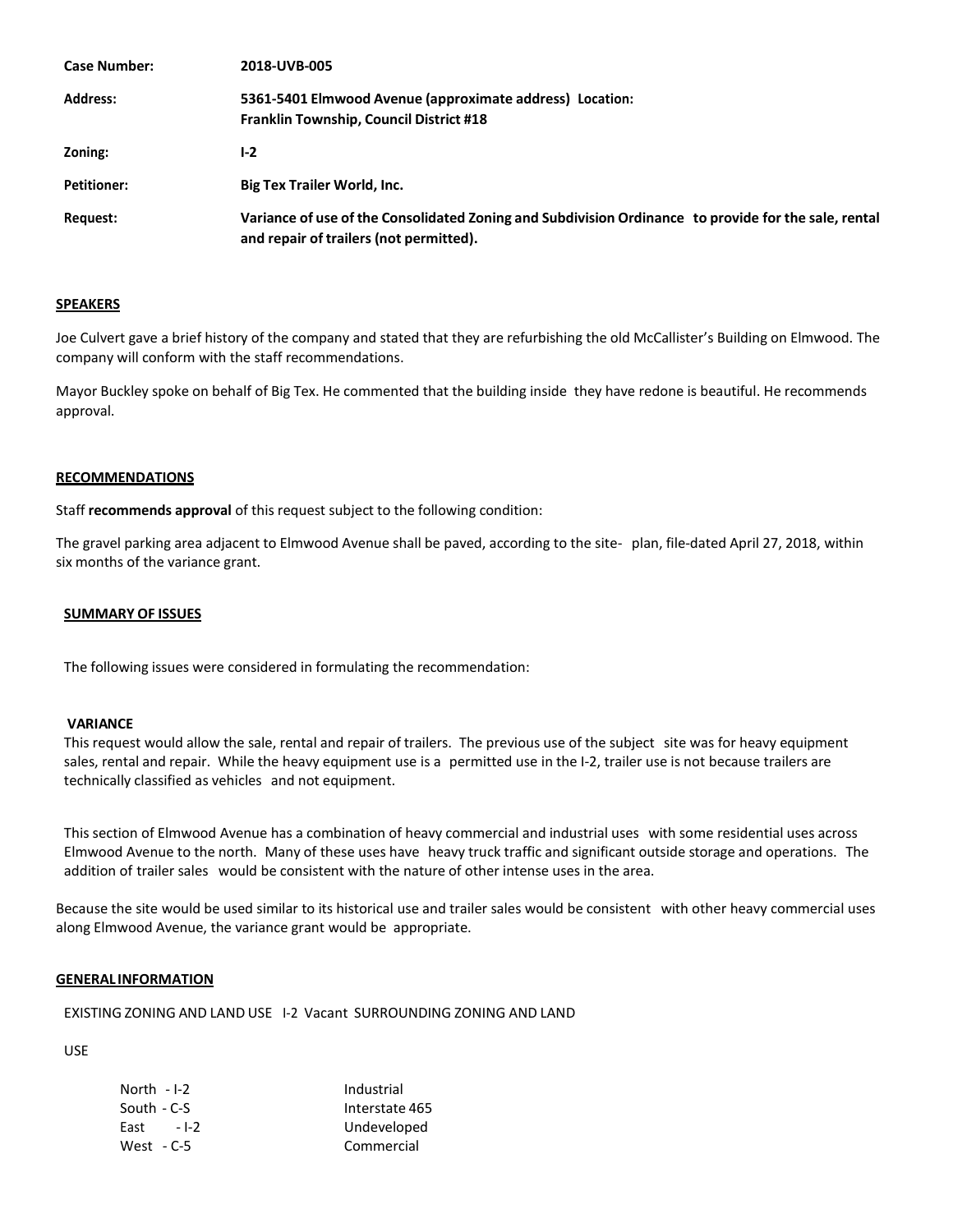COMPREHENSIVE GENERAL LAND USE PLAN Recommends community commercial use development for this site.

THOROUGHFARE PLAN **Interstate 465** is listed as a freeway with a 200-foot right-of-way existing and a 300-foot right-of-way proposed. Elmwood Avenue is a primary collector with a 60-foot right-of-way existing and an 80-foot right-of-way proposed.

### **ZONINGHISTORY**

**2018-UVB-002; 5457 Elmwood Avenue,** requests a Variance of Use to provide for heavy truck repair, **granted.**

**2014-UVB-006; 5245 Elmwood Avenue,** requests a Variance of Use of the Commercial Zoning Ordinance to provide for swimming pool sales, construction and service, **granted.**

**2013-DVB-006; 5324 Elmwood Avenue**, requests a Variance of Development Standards to provide for a gravel parking area for semi-cab truck parking (paving required)**, granted**

**2012-DVB-001; 5336 Elmwood Avenue,** requests a Variance of Development Standards of the Commercial Zoning Ordinance to provide for gravel parking and drive aisle, with a zero-foot south landscape strip and parking encroaching into the right-of-way, a zero-foot west transitional yard, a 19-foot driveway access and a 20.25-foot access drive and parking without proper maneuvering, **granted.**

**2011-UVB-005; 5245 Elmwood Avenue,** requests a Variance of Use of the Commercial Zoning Ordinance to provide for automobile sales, an antique store and a pawn shop, **granted.**

**2007-DVB-012; 5336 Elmwood Avenue,** requests a Variance of Development Standards of the Commercial Zoning Ordinance to provide for automobile display at the rear of the site on gravel, a four-foot south landscape strip, a zero-foot west transitional yard, a 15-foot driveway access and parking without proper maneuvering, **denied.**

**2007-ZON-109; 5354 Elmwood Avenue,** request a rezoning of 1.16 acres, from the D-3 District to the I-2-S classification to provide for light industrial uses**, approved.**

**2007-ZON-011; 5423 Elmwood Avenue,** requests a rezoning of 0.555 acres, from the D-3 District to the I-2-S classification to provide for light industrial uses**, approved.**

**2006-DVB-005; 5401 Elmwood Avenue,** request a Variance of Development Standards of the Sign Regulations to legally establish a 40-foot tall, 137.7 square-foot free-standing sign and to provide a 46.22 addition to said sign located 160 feet from an existing free-standing sign on the same street frontage and to legally establish three freestanding signs all located on the on the same premises, **granted.**

**2006-UVB-013; 5423 Elmwood Avenue,** requests a variance of use of the Dwelling Districts

Zoning Ordinance to provide for a contractor's business**, granted.**

**2004-UVB-003; 5454 Elmwood Avenue,** requests a Variance of Use of the Dwelling Districts Zoning Ordinance to provide for retail sales of parts for all terrain vehicles**, granted.**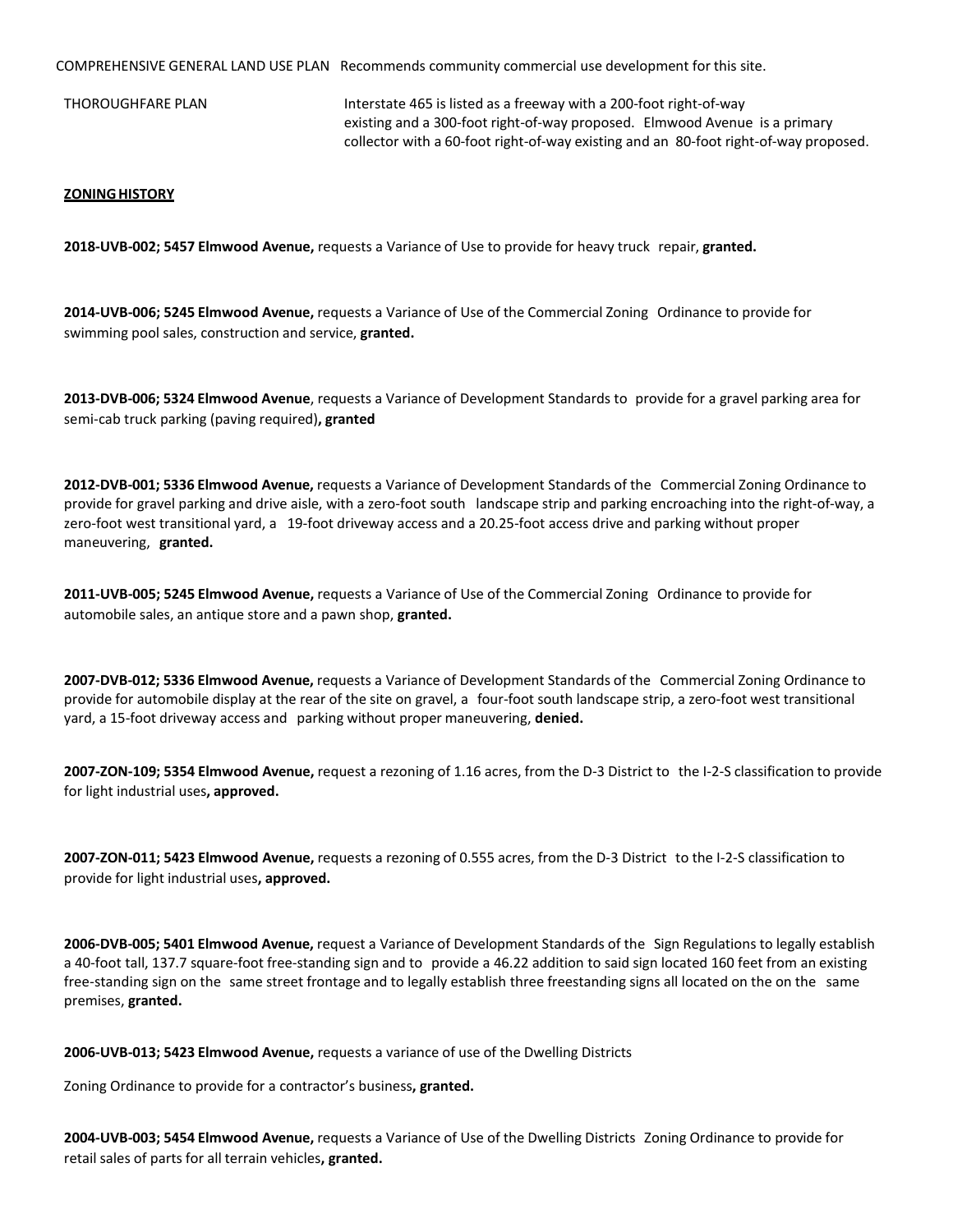**2003-ZON-017; 5418 Elmwood Avenue,** requests a rezoning of 3.09 acresfrom the D-7 and I-2-S Districts to the I-2-S Classification to provide for industrial uses**, approved.**

**2000-ZON-093; 5348 Elmwood Avenue,** requests a rezoning of 1.79 acresfrom the D-3 District to the I-2-S classification**, approved.**

**2000-DVB-009; 5348-5352 Elmwood Avenue,** requests a Variance of development standards of the Industrial Zoning Ordinance to provide for the construction of 2,896-sqaure foot building, with a related parking area, with a 10-foot transitional side yard along the east property line, **granted.**

**2000-ZON-064; 5350 and 5352 Elmwood Avenue,** requests a rezoning of 1.79 acresfrom the D- 3 District to the C-ID classification**, withdrawn.**

**86-BGV-5; 5342 Elmwood Avenue,** request a Variance of Development Standards of the Commercial Zoning Ordinance to provide for 15-foot side and rear transitional yards for parking and drive aisles, **granted.**

**83-BGV-12; 5342 Elmwood Avenue,** request a Variance of Development Standards of the Commercial Zoning Ordinance to provide for 10-foot side and rear transitional yards for commercial/warehouse buildings, **denied.**

**81-Z-30; 5342 Elmwood Avenue,** requests a rezoning of 2.0 acres, from the D-3 District to the C-

ID classification to provide for a contractor's office**, approved.**

**77-Z-158; 5508 Elmwood Avenue,** requests rezoning of 5.0 acres, being in the A-2 and I-3-S Districts to the I-2-S classification to provide for office/warehouse uses**, approved.**

Rick Greenfield moved to approve the variance. Julie Weaver seconded the Motion; which was approved by unanimous voice vote.

## **ADDITIONAL BUSINESS:**

**2018 DVB- 002 - Elmwood Avenue -**The petitioner has submitted the findings, so they are here to tender the Board signature. It was approved last month. The Board reviewed the findings.

Rick Greenfield moved to adopt. Kathy Arsenault seconded the adoption; which was approved by unanimous voice vote.

## **READING OF THE MINUTES:**

Clerk Treasurer McMillan read the minutes into the record from April 4, 2018. Kathy Arsenault moved to accept the minutes as presented. Rick greenfield seconded the Motion; which was approved by unanimous voice vote.

## **ADJOURNMENT:**

The meeting was adjourned at 1:30.